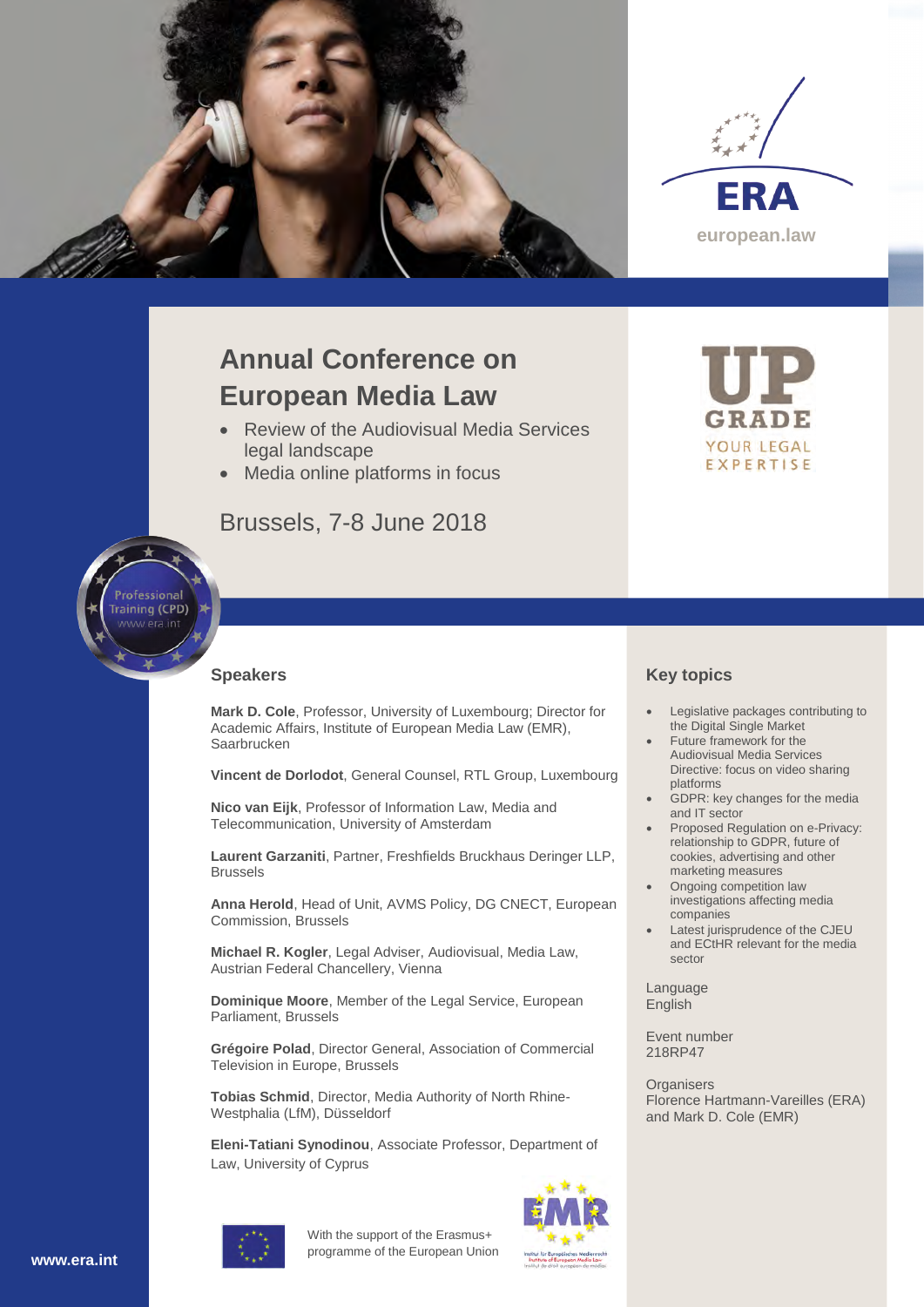# **Annual Conference on European Media Law 2018**

## **Thursday, 7 June 2018** 09:00 Arrival and registration of participants 09:30 **Opening of the seminar** *Florence Hartmann-Vareilles* and *Mark D. Cole* 09:45 **Keynote speech: Preparing the EU Single Market to the Digital World** 10:15 Discussion **I. THE AUDIOVISUAL MEDIA SERVICES LEGAL LANSDCAPE UNDER REVIEW**  10:30 **Reform of the AVMSD: where do we stand?** Update on interinstitutional negotiations Main points of contention First review of the transposition requirements in Member States *Anna Herold* 10:50 Coffee break 11:15 **Reform of the AVMSD: the different perspectives at stake** *Michael R. Kogler Grégoire Polad Tobias Schmid* 12:15 Discussion  $12.45$  Lunch **II. PLATFORMS AS NEW OBJECTS OF MEDIA REGULATION**  14:15 **More responsibilities for online media platforms? EU legal framework and proposals in the pipeline** *Nico van Eijk* 14:45 Discussion 15:00 **Round table discussion: The future role and responsibilities of online platforms in case of illegal and harmful content**  Definition Protection of minors Content containing incitement to violence or hatred ("hate speech") Fake news *Vincent de Dorlodot*  16:15 Discussion 16:30 Coffee break **III. IMPACT OF THE EU COPYRIGHT REFORM ON THE MEDIA SECTOR**  17:00 **Impact of the EU copyright reform on audiovisual media services and the online press**  Digital use of publications: a statutory presumption instead of a publisher's right? Future rules for the clearance of rights for broadcasters *Eleni-Tatiani Synodinou*

- 17:30 Discussion
- 17:45 End of first conference day
- 18:00 Networking reception

## **Objective**

The conference aims to keep media law practitioners up-to-date by providing an overview of the latest policy developments, legislative initiatives and case law in this field.

### **Who should attend?**

Lawyers in private practice specialised in media law and information technology, inhouse counsel and other legal practitioners in the media sector.

#### **Venue**

Rue de l'Aqueduc 118 1050 Brussels Belgium

### **What participants liked in 2017**

"very high quality of speakers"

" wide range of audience which means good opportunity to network and exchange views on topics discussed at the conference"

" interesting topics and practice-related information"

" very good organization of the event"

"…can't get closer to European developments"

## **Your contact persons**



Florence Hartmann-Vareilles Head of Section Email[: fhartmann@era.int](mailto:fhartmann@era.int)



Nicole Peeters Assistant Email: npeeter[s@era.int](mailto:jreitz@era.int)

## **Evening networking reception**

On Thursday 7 June, you will have the chance to network with colleagues at our drinks reception.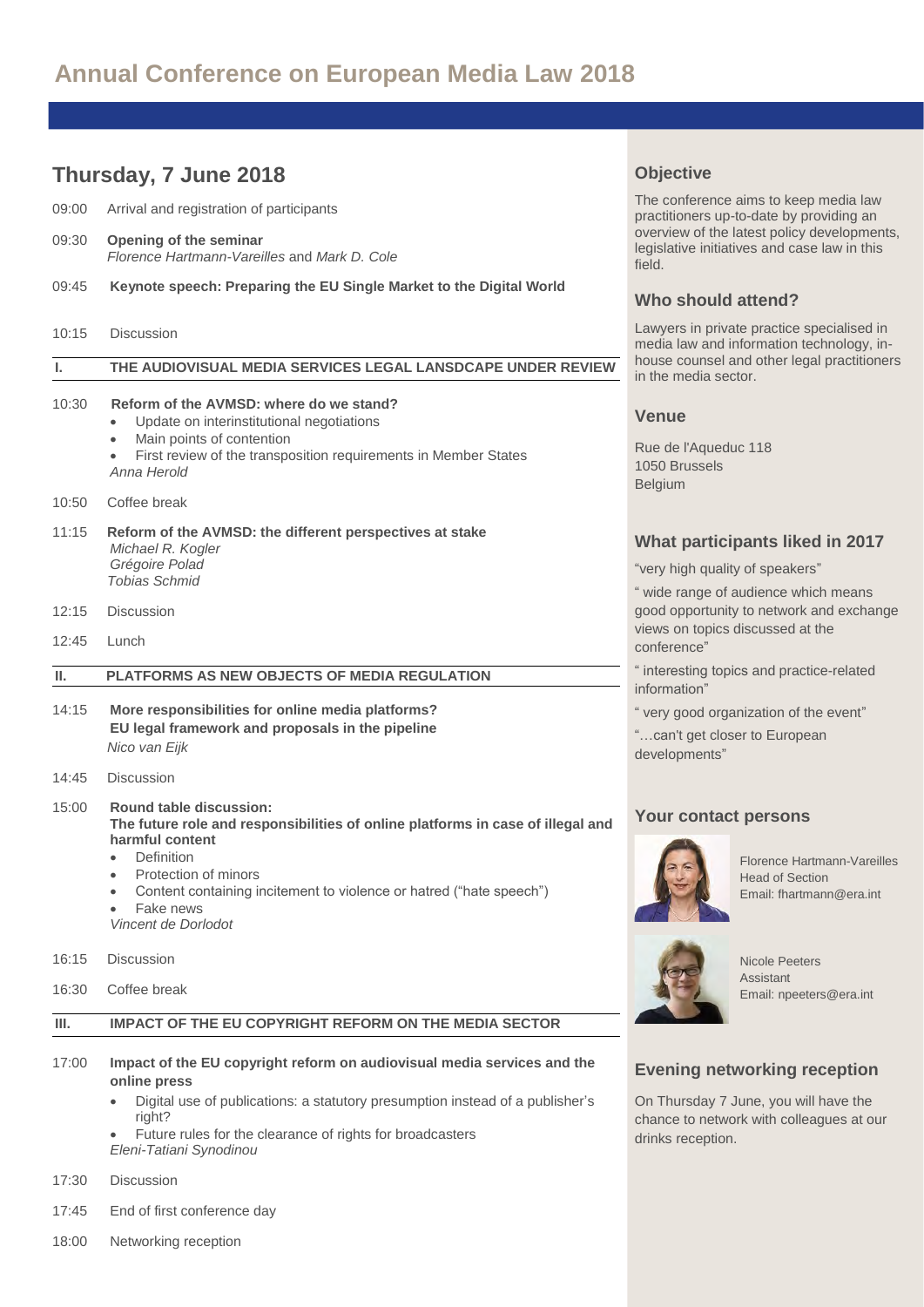

## **Friday, 8 June 2018**

| IV.         | OTHER KEY EU INITIATIVES IMPACTING THE MEDIA SECTOR                                                                                                                                                            |  |  |  |  |  |  |
|-------------|----------------------------------------------------------------------------------------------------------------------------------------------------------------------------------------------------------------|--|--|--|--|--|--|
| 09:00       | Entry into force of the EU General Data Protection Regulation:<br>getting in line with the requirements                                                                                                        |  |  |  |  |  |  |
| 09:30       | <b>Discussion</b>                                                                                                                                                                                              |  |  |  |  |  |  |
| 09:45       | The new e-Privacy Regulation:<br>Relationship to the GDPR<br>The future of cookies<br>$\bullet$<br>Advertising and other marketing measures<br>٠<br>A challenge for online business models?<br>Dominique Moore |  |  |  |  |  |  |
| 10:30       | <b>Discussion</b>                                                                                                                                                                                              |  |  |  |  |  |  |
| 10:45       | Coffee break                                                                                                                                                                                                   |  |  |  |  |  |  |
| 11:15       | Competition law and digital media: online platforms in focus<br>I aurent Garzaniti                                                                                                                             |  |  |  |  |  |  |
| 11:45       | <b>Discussion</b>                                                                                                                                                                                              |  |  |  |  |  |  |
| $V_{\cdot}$ | <b>CASE LAW UPDATE RELEVANT FOR THE MEDIA SECTOR</b>                                                                                                                                                           |  |  |  |  |  |  |
| 12:00       | Recent and pending cases from the CJEU and ECtHR<br>Mark Cole                                                                                                                                                  |  |  |  |  |  |  |
| 12:30       | Discussion                                                                                                                                                                                                     |  |  |  |  |  |  |

13:00 End of the conference

For programme updates: **[www.era.int](http://www.era.int/)** Programme may be subject to amendment.

## **CPD**

ERA's programmes meet the standard requirements for recognition as Continuing Professional Development (CPD). This event corresponds to **9 CPD hours**.

## **Save the date**

**Summer Course on European Antitrust Law** Trier, 2-6 July 2018

**Summer Course on European Intellectual Property Law**  Trier, 25-29 June 2018

**Big Data in the Digital Single Market**  Brussels, 27-28 September 2018

**Annual Conference on European Patent Law 2018** Brussels, 25-26 October 2018

**Annual Conference on European Copyright Law 2018** Trier, 22-23 November 2018

## **e-Learning on EU Media Law**

**The Protection of Media Freedom at European Level** Dr. Judit Bayer

**Recent European Commission Competition Law Cases Involving Online Platforms** Paul Stone

**Media and Trade Policy: Political Consequences of Brexit and New Trade Agreements** Ross Biggam

**Overview of Pending and Recent Rulings by the CJEU and ECtHR on Media Law (from May 2016 to May 2017)** Prof Mark D. Cole

More on: www.era-omm.eu/elearning/medialaw.html